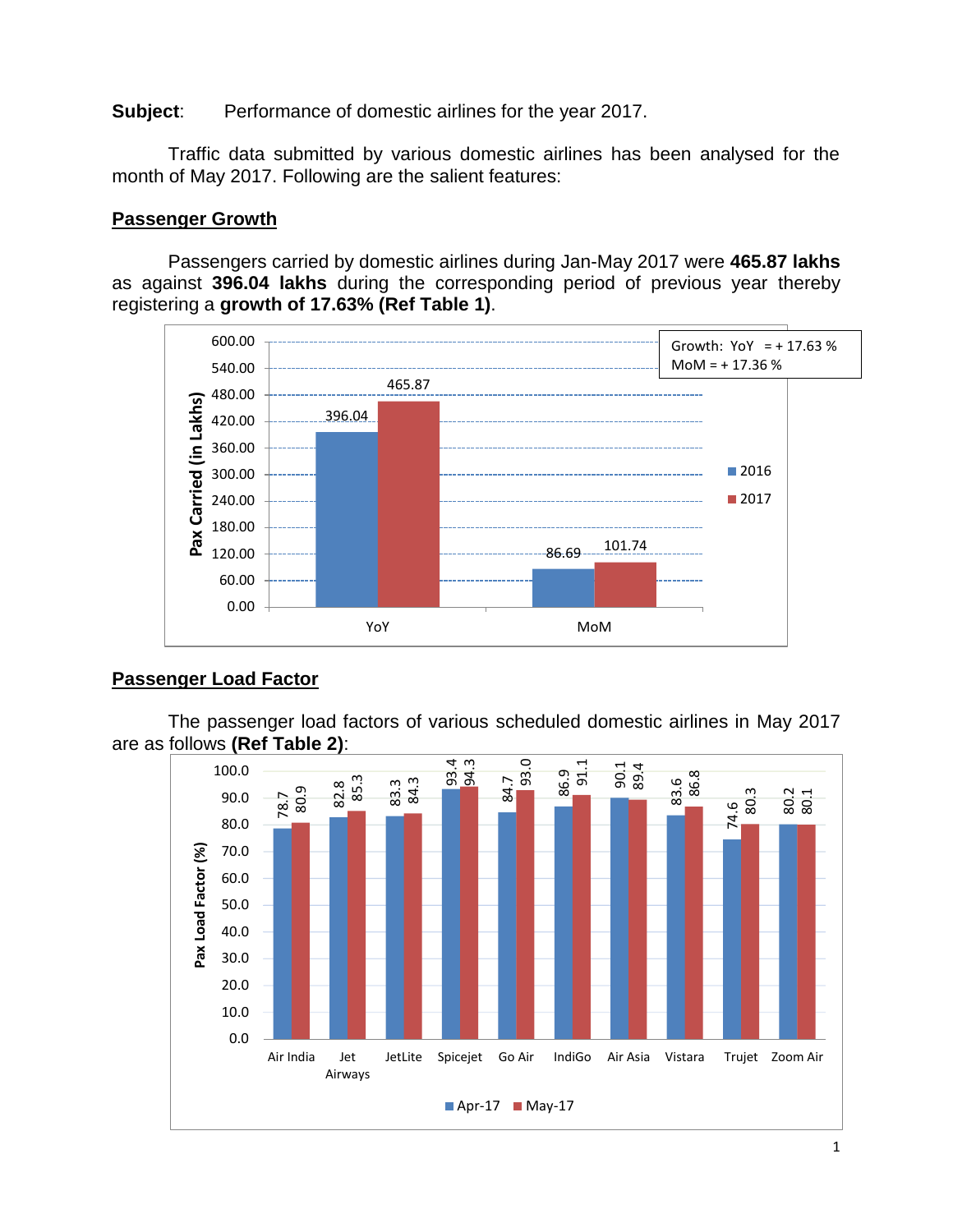The passenger load factor in the month of May 2017 has shown increasing trend compared to previous month primarily due to beginning of tourist season.

### **Cancellations**

The overall cancellation rate of scheduled domestic airlines for the month of May2017 has been 0.33%.Airline-wise details of cancellations are as follows:





Various reasons of cancellations are indicated below: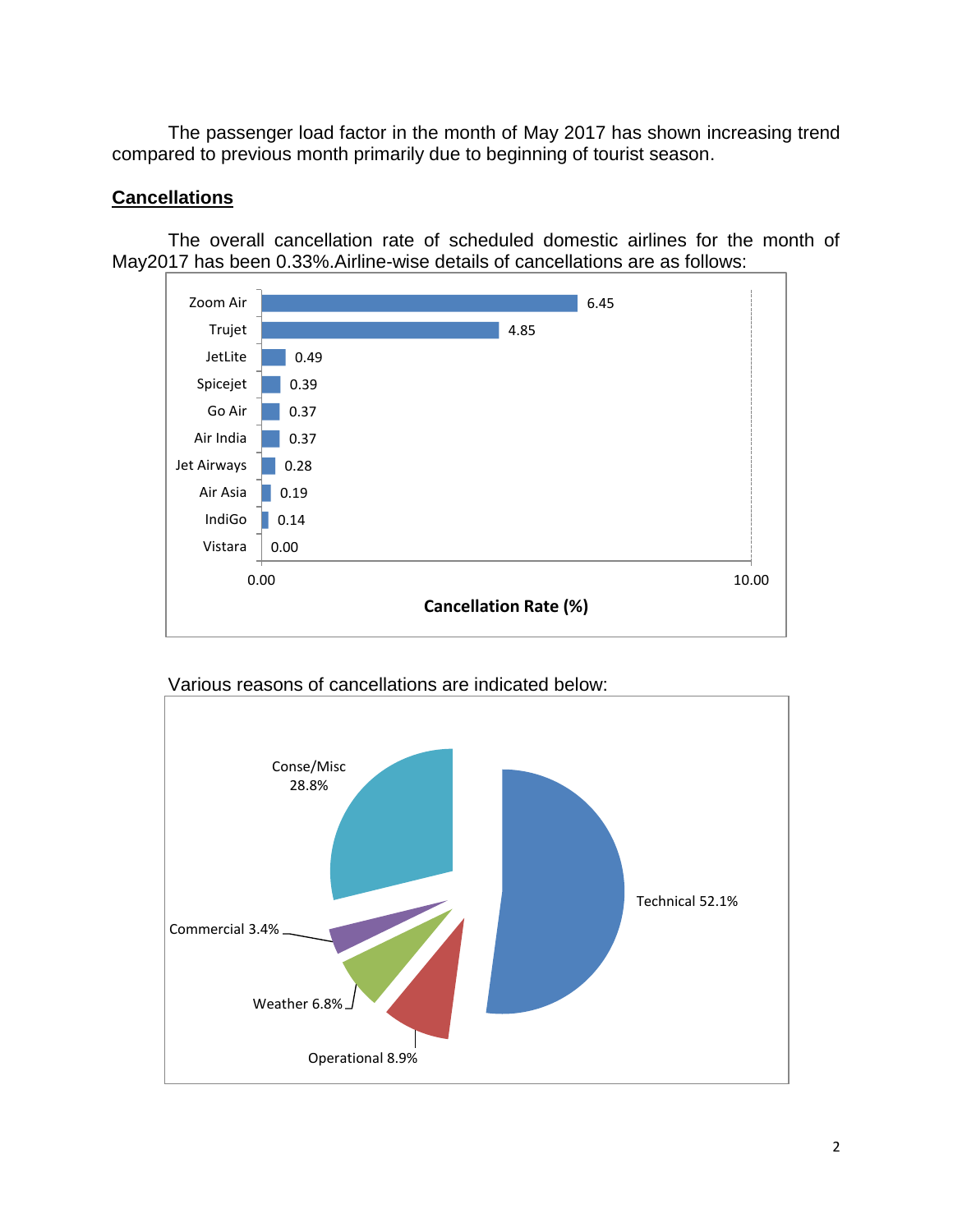#### **Passenger Complaints during the month**

During May 2017, a total of 716passenger related complaints had been received by the scheduled domestic airlines. The number of complaints per 10,000 passengers carried for the month of May 2017 has been around 0.70. The airline-wise details are as follows:



Various reasons of passenger complaints are indicated below:

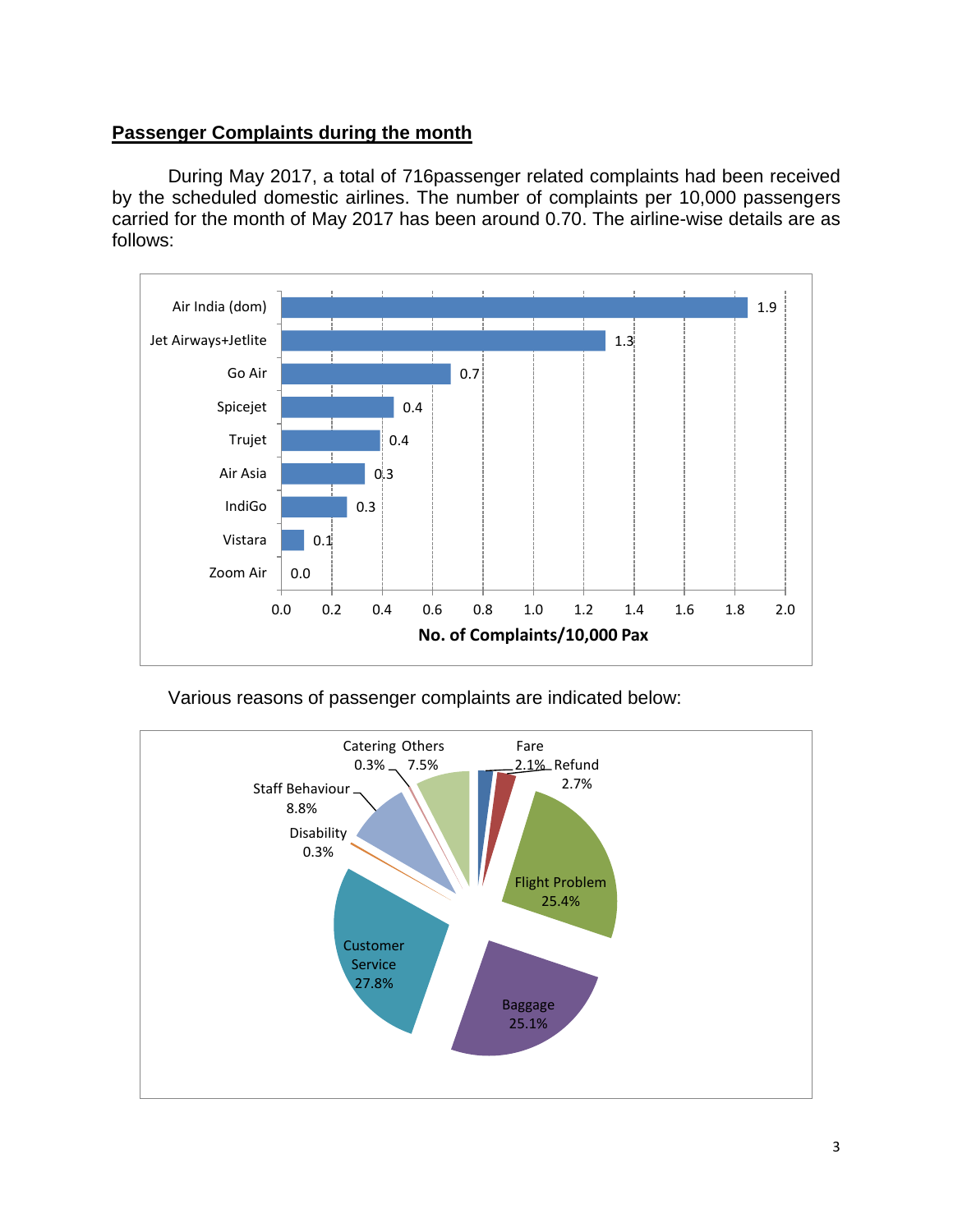



### **Compliance of Route Dispersal Guidelines**

| 35.0                                            |                     |                     | 30.9                |                |                                             |                                                                                         |                         |                       |               |  |
|-------------------------------------------------|---------------------|---------------------|---------------------|----------------|---------------------------------------------|-----------------------------------------------------------------------------------------|-------------------------|-----------------------|---------------|--|
| 30.0                                            |                     |                     |                     | 8.0            | $\infty$<br>25.7<br>27.                     |                                                                                         |                         |                       |               |  |
| 25.0                                            |                     |                     | $\frac{22.4}{25.4}$ | 24.4<br>I¤.    | 20.4                                        |                                                                                         |                         |                       |               |  |
| 20.0                                            |                     |                     |                     |                |                                             |                                                                                         |                         |                       |               |  |
| 15.0                                            |                     |                     |                     |                |                                             |                                                                                         |                         |                       |               |  |
| 10.0                                            |                     | 6.2<br>6.2          |                     |                |                                             |                                                                                         | $257$<br>$8.7$<br>$8.8$ |                       | ののべ           |  |
| 5.0                                             | $\frac{2001}{2001}$ |                     |                     |                |                                             |                                                                                         |                         |                       | ம் ம          |  |
| 0.0                                             |                     |                     |                     |                |                                             | $rac{6}{0.8}$                                                                           |                         | 0 0 0<br>0 0 0<br>0 0 |               |  |
|                                                 | Fare                | Refund              | Flight<br>Problem   | <b>Baggage</b> | Customer<br>Service                         | Disability                                                                              | Staff<br>Behaviour      | Catering              | Others        |  |
|                                                 |                     |                     |                     | $Mar-17$       | $\blacksquare$ Apr-17 $\blacksquare$ May-17 |                                                                                         |                         |                       |               |  |
|                                                 |                     |                     |                     |                |                                             | Airline-wise status of redressal of complaints is given at Table $-4$ .                 |                         |                       |               |  |
|                                                 |                     |                     |                     |                |                                             |                                                                                         |                         |                       |               |  |
| <b>Compliance of Route Dispersal Guidelines</b> |                     |                     |                     |                |                                             |                                                                                         |                         |                       |               |  |
|                                                 |                     |                     |                     |                |                                             | Airline-wise Compliance of Route Dispersal Guidelines during the month of May           |                         |                       |               |  |
|                                                 |                     |                     |                     |                |                                             | 2017 is given in the following table. Zoom Air did not operated in CAT I routes for the |                         |                       |               |  |
| month of May 2017.                              |                     |                     |                     |                |                                             |                                                                                         |                         |                       |               |  |
|                                                 |                     |                     |                     |                |                                             | <b>ASKM Deployment (%) of Category I</b>                                                |                         |                       |               |  |
| <b>Airline</b>                                  |                     |                     |                     |                | <b>Cat III</b>                              | <b>Cat IIA</b>                                                                          |                         |                       | <b>Cat II</b> |  |
| Air India + Alliance Air                        |                     |                     |                     |                | 118.7                                       | 1.60                                                                                    |                         |                       | 24.3          |  |
| Jet Airways + JetLite                           |                     |                     |                     |                | 71.7                                        | 1.35                                                                                    |                         |                       | 16.2          |  |
| <b>Spicejet</b>                                 |                     |                     |                     |                | 125.6                                       | 1.62                                                                                    |                         |                       | 42.4          |  |
| Go Air                                          |                     |                     |                     |                | 191.2                                       | 2.47                                                                                    |                         |                       | 82.5          |  |
| <b>IndiGo</b>                                   |                     |                     |                     |                | 163.7                                       | 1.22                                                                                    |                         |                       | 26.8          |  |
| Vistara                                         |                     |                     |                     |                | 60.8                                        | 1.11                                                                                    |                         |                       | 22.5          |  |
| <b>Air Asia</b>                                 |                     |                     |                     |                | 1347.2                                      | 16.27                                                                                   |                         |                       | 480.0         |  |
| <b>Zoom Air</b>                                 |                     |                     |                     |                |                                             |                                                                                         |                         |                       |               |  |
|                                                 |                     |                     |                     |                |                                             | Minimum Capacity Requirement in accordance with RDG (As % of Capacity Deployed          |                         |                       |               |  |
| in Category I)<br>$\bullet$                     | <b>Category II</b>  |                     |                     | 10%            |                                             |                                                                                         |                         |                       |               |  |
| $\bullet$                                       | Category III        | <b>Category IIA</b> |                     | $1\%$<br>50%   |                                             |                                                                                         |                         |                       |               |  |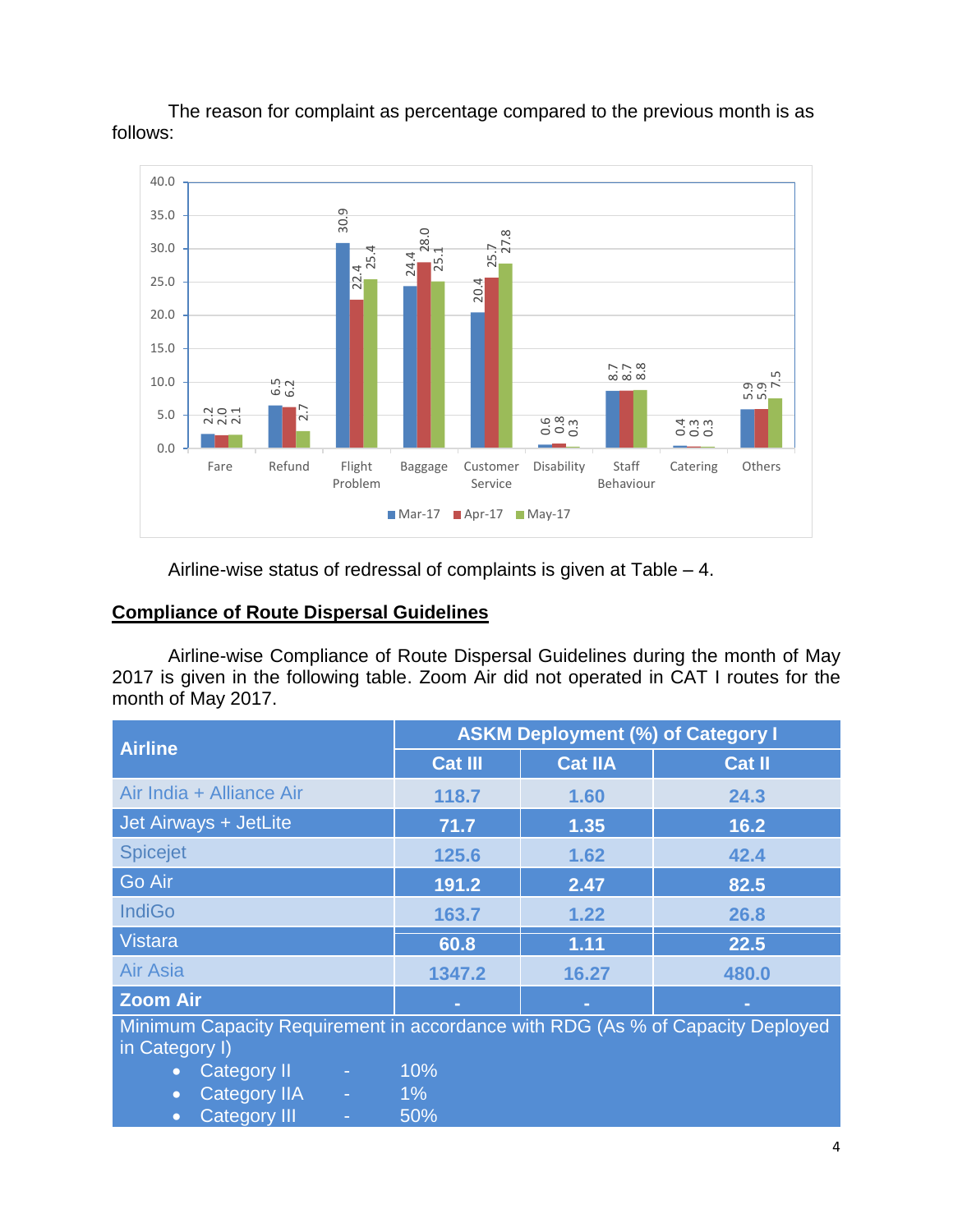### **On-Time Performance (Scheduled Domestic Airlines)**

On-Time Performance (OTP) of scheduled domestic airlines has been computed for four metro airports viz. Bangalore, Delhi, Hyderabad and Mumbai. Airline-wise OTP at four metro airports for the month of May 2017 is as follows:



Airport-wise On-Time Performance of scheduled domestic airlines complying with Route Dispersal Guidelines is as follows:

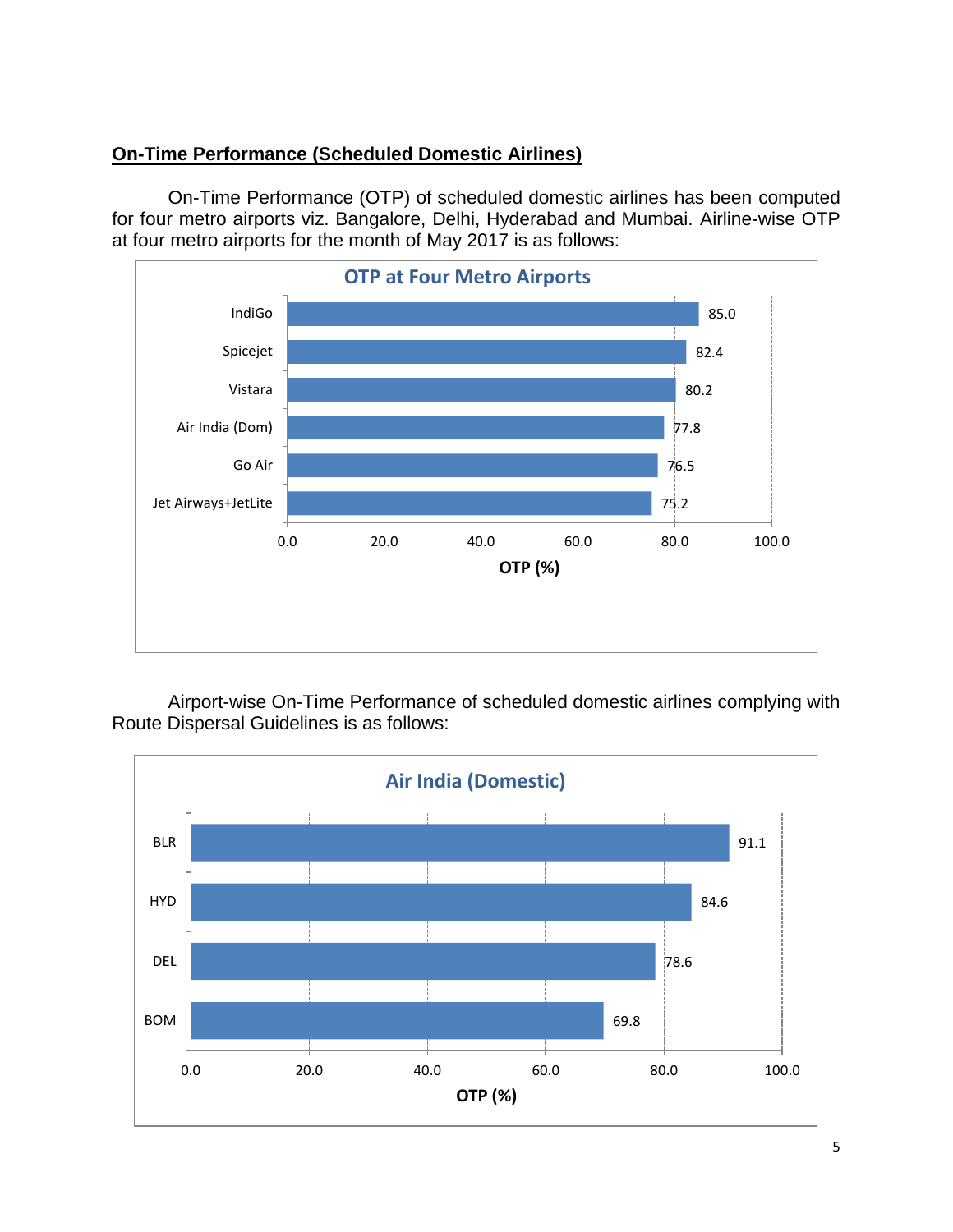



6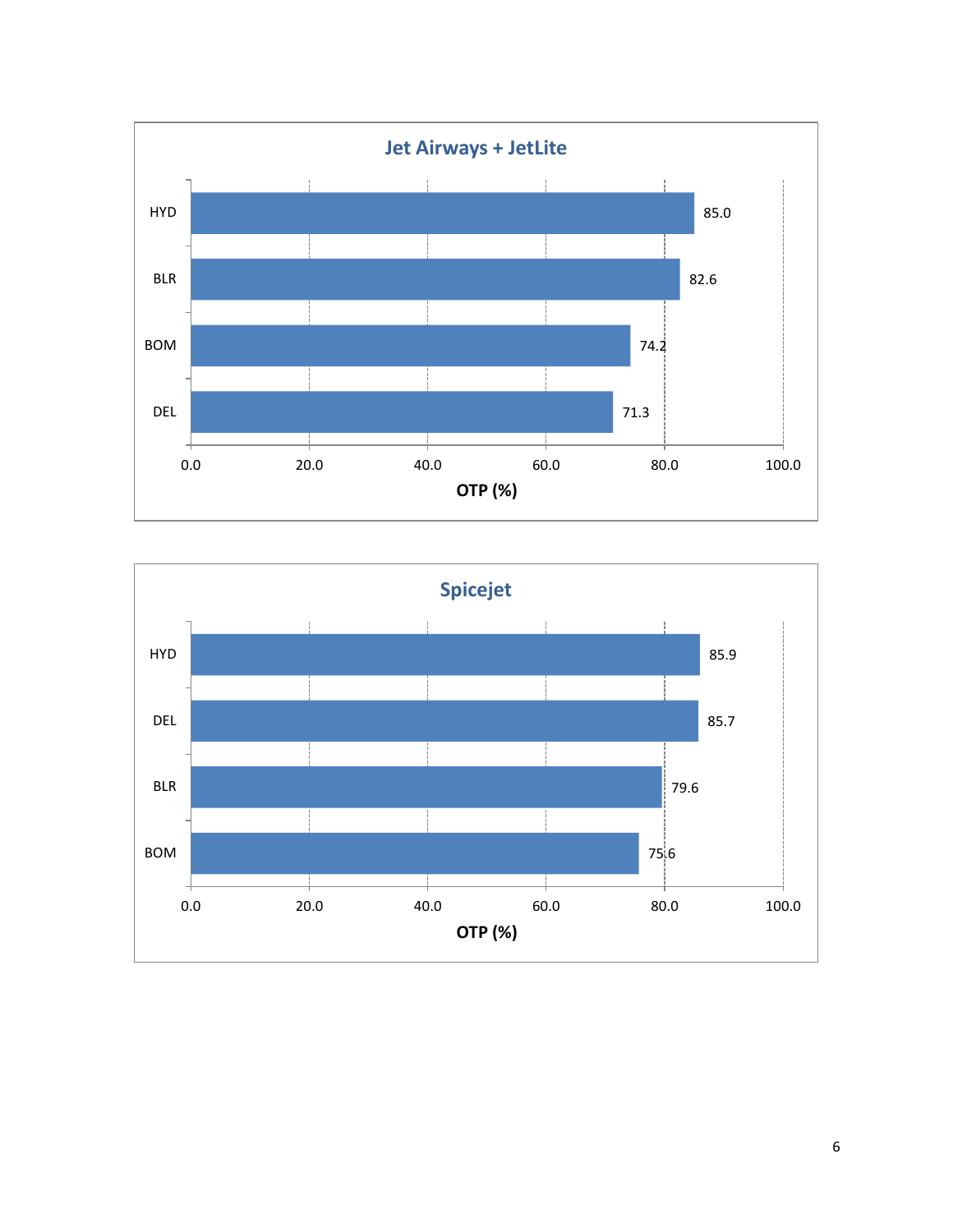



7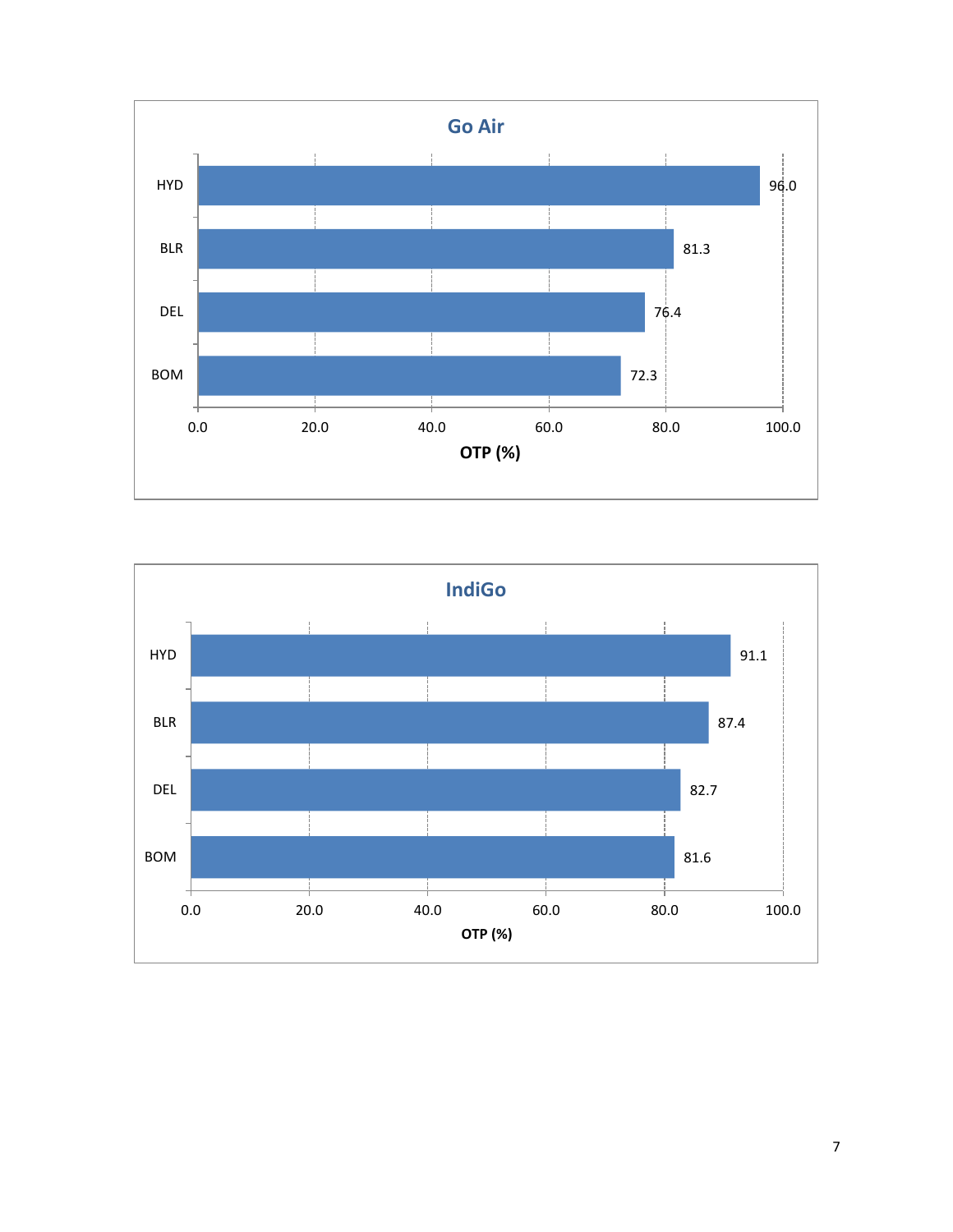

Reasons for delay have been analysed, which are presented below. It has been found that majority of delays have been attributed to 'Reactionary'.

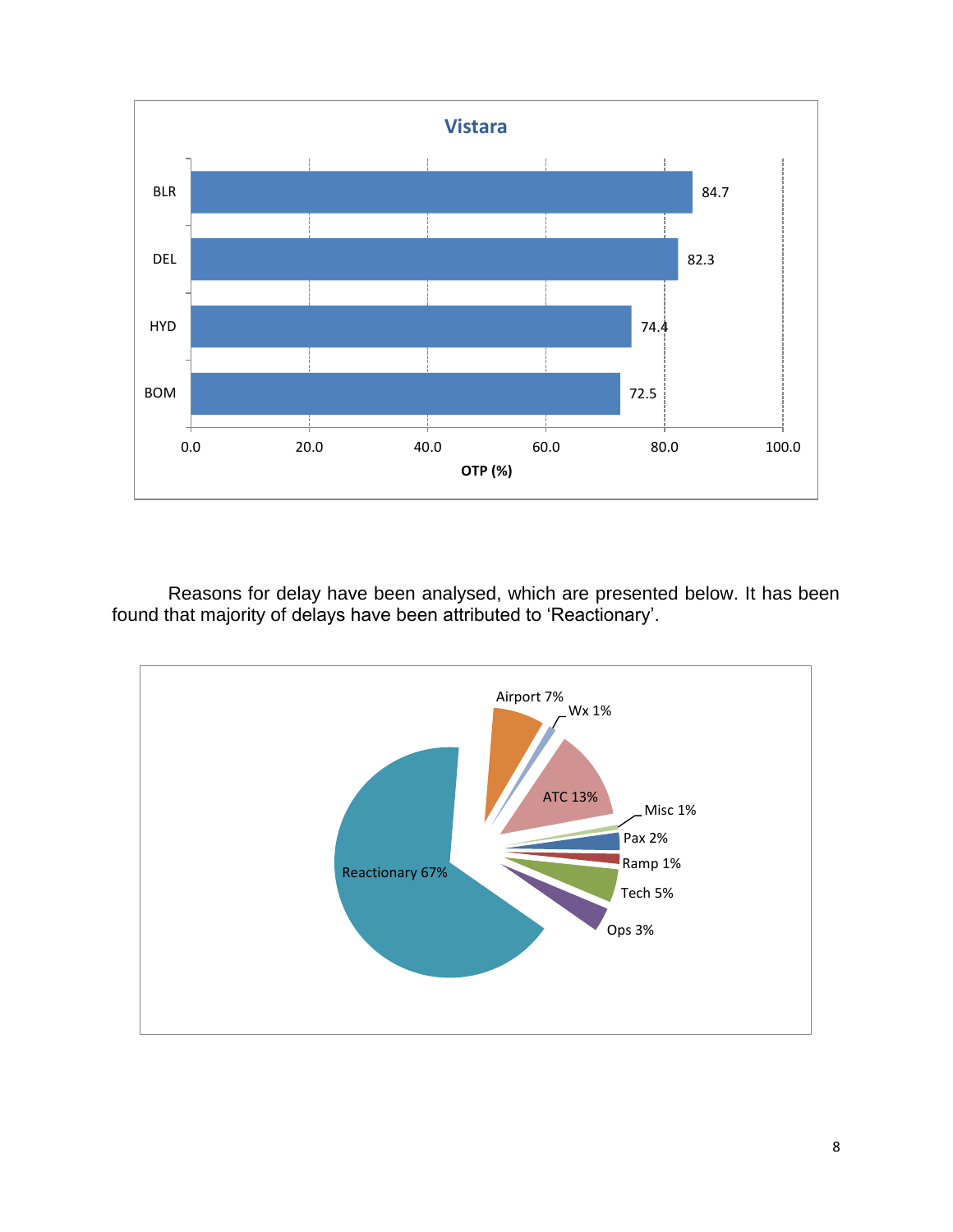#### **Revenue Earned& Seats Sold in Highest Fare Bucket**

The revenue earned and the number of seats sold by scheduled private airlines in the highest fare bucket on select 20 sectorsis as follows:





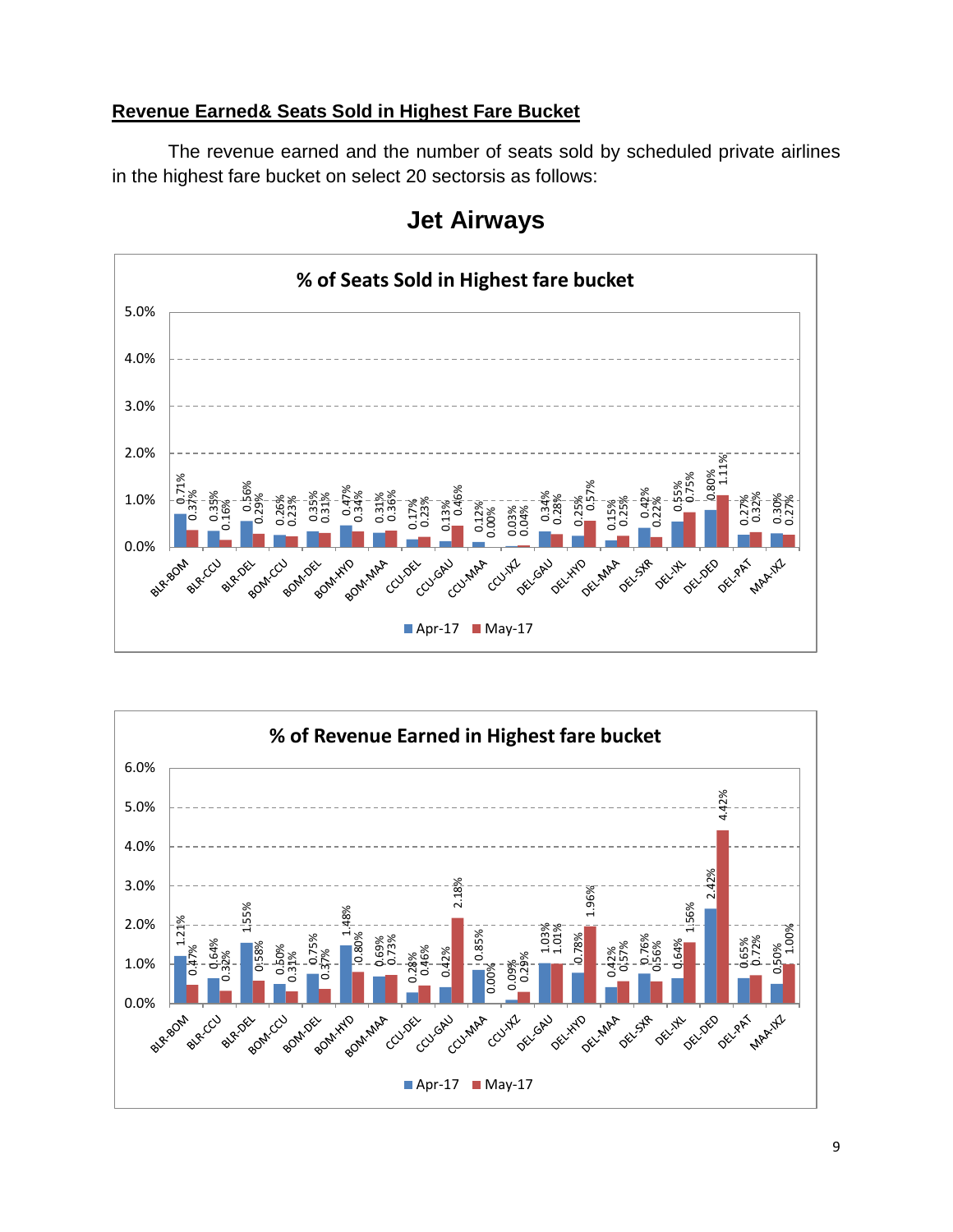# **Indigo**



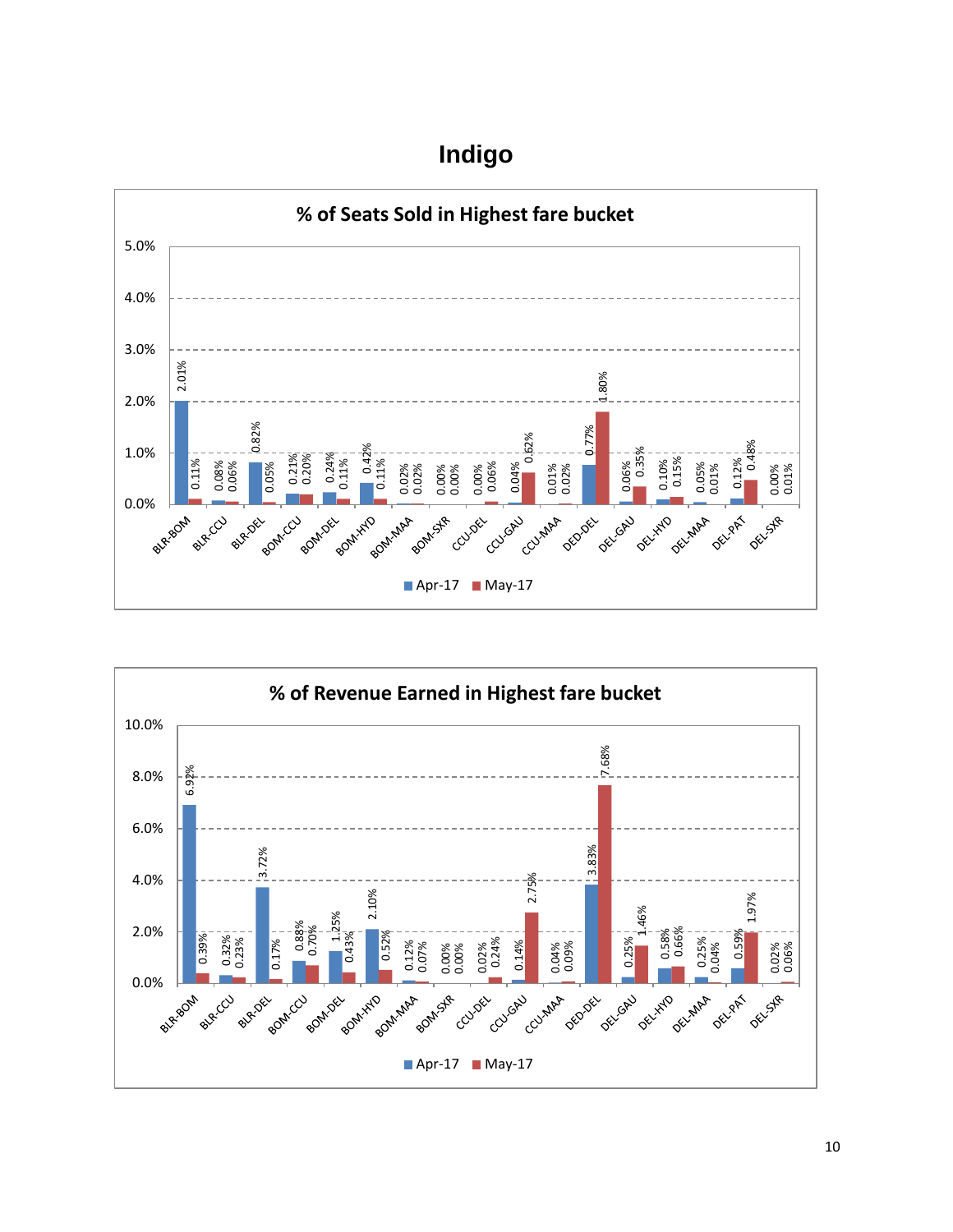**Go Air**



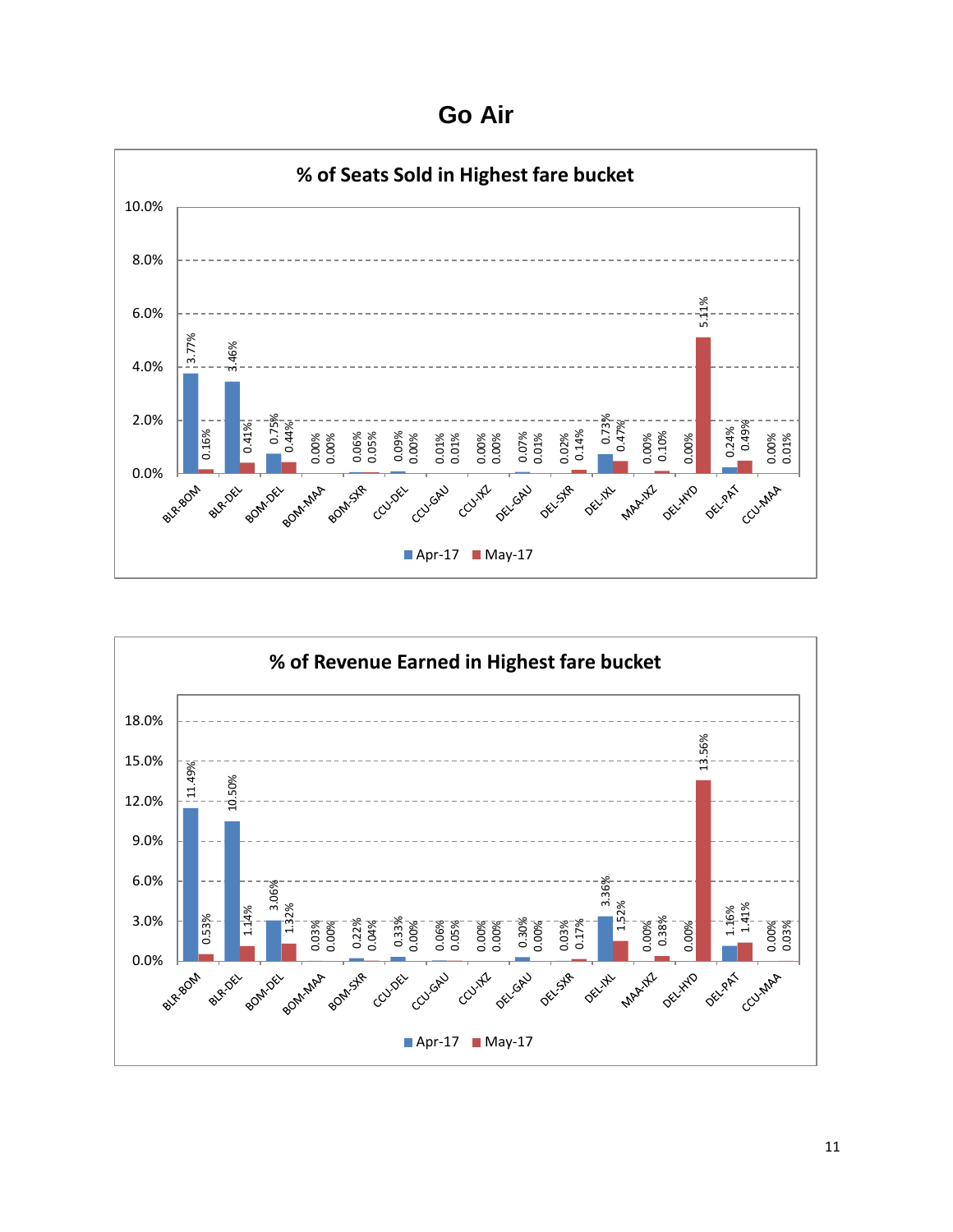# **Spicejet**



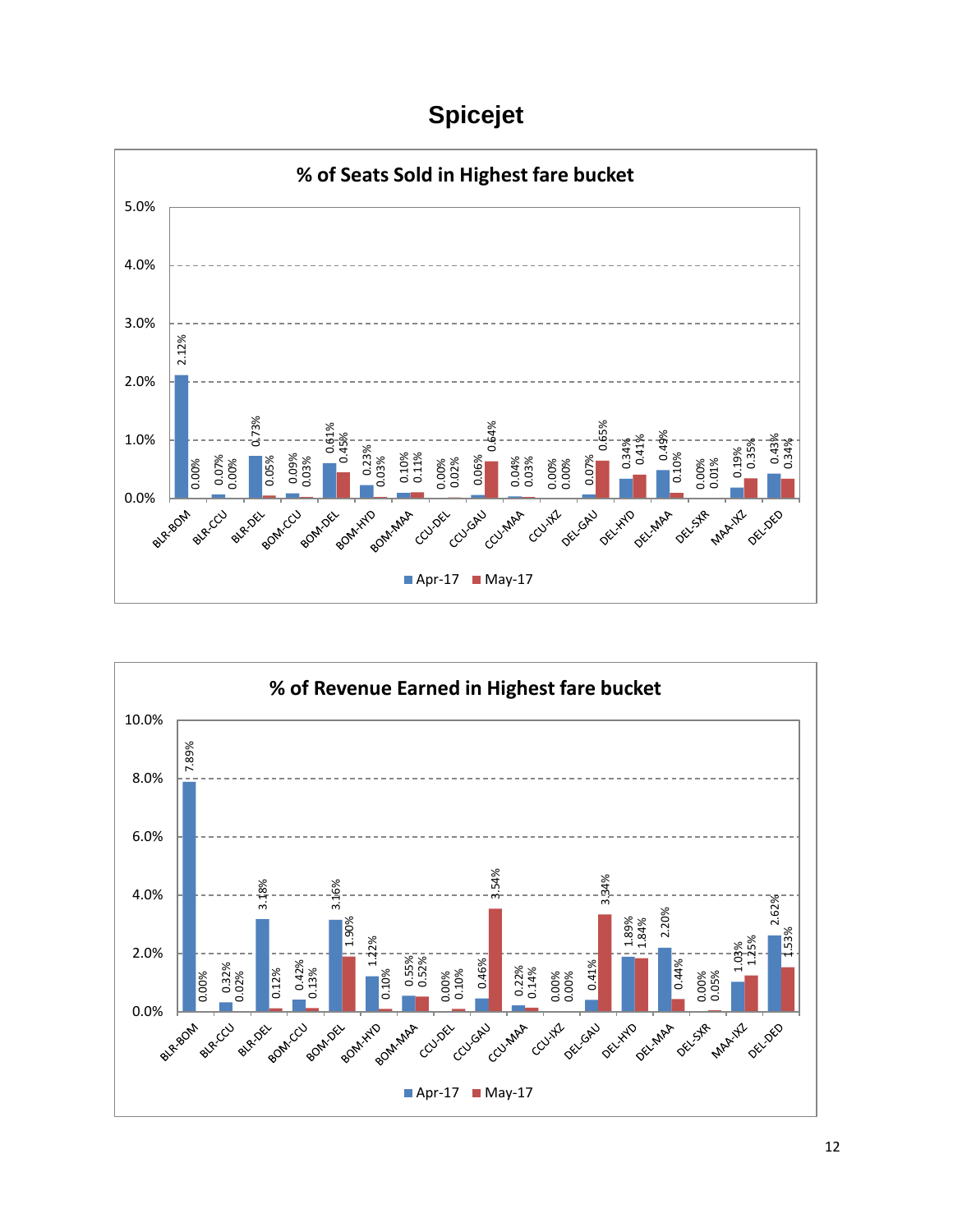**Vistara**



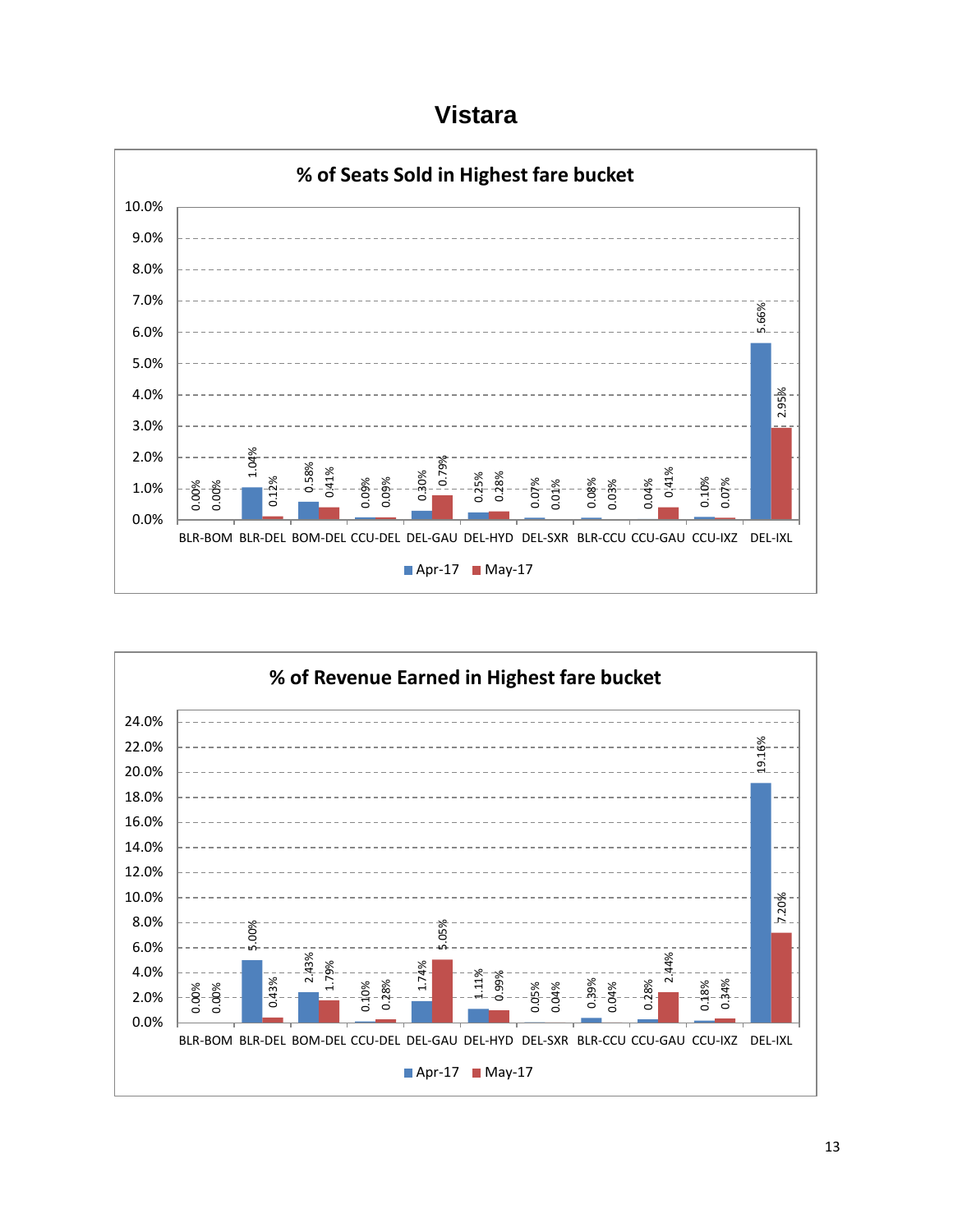**Air Asia**



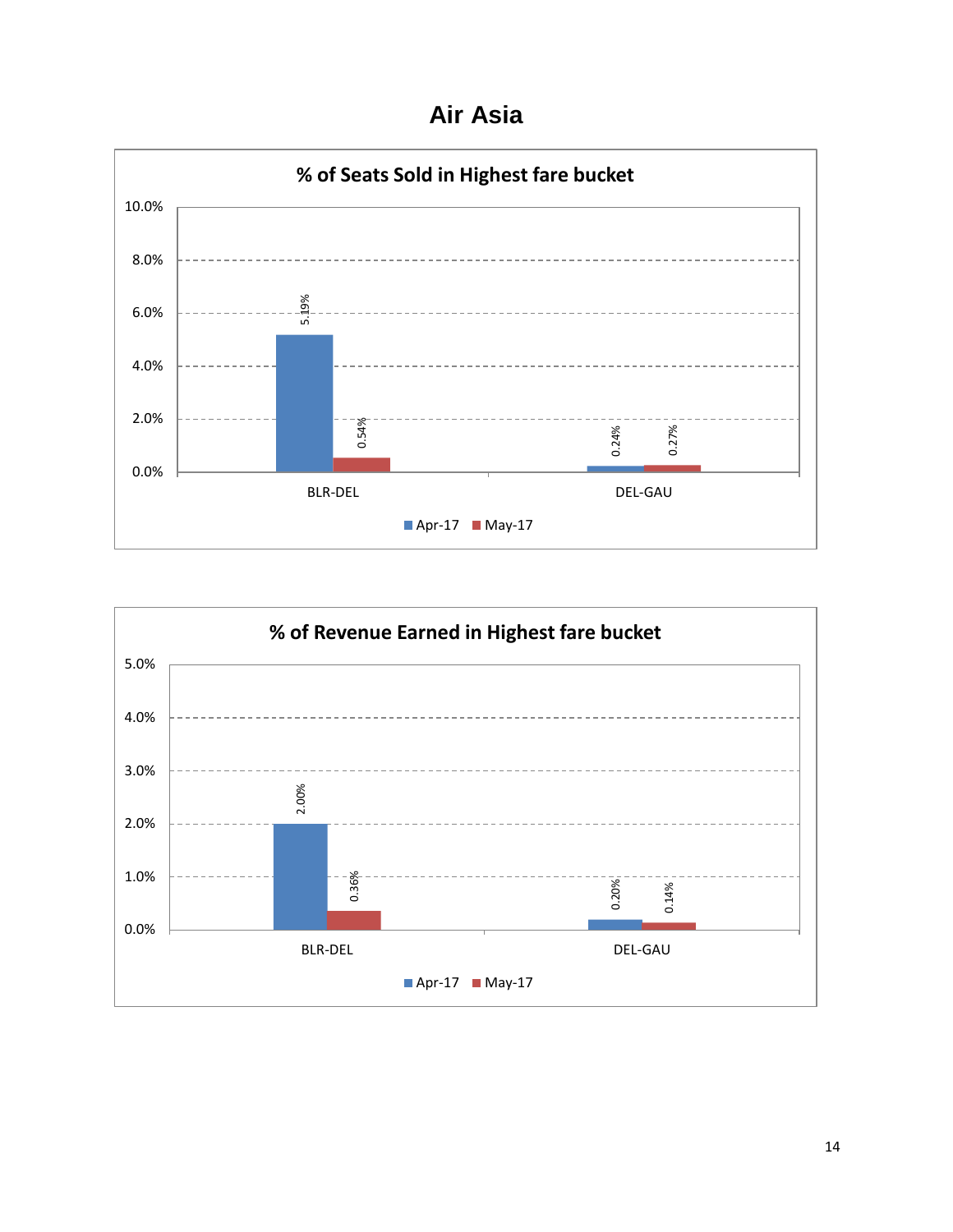#### **Compliance of CAR Section 3, Series M, Part IV**

In accordance with the Civil Aviation Requirement Section 3, Series M, Part IV, airline are required to submit data on number of cases of denied boarding, cancellations and delays along with the status on a monthly basis.

| <b>Airline</b>                          |                                 | <b>Denied Boarding</b>                                                                                                   |                                 | <b>Cancellations</b>                                                                                    | <b>Delays Beyond 2 Hrs</b>      |                                                                                                                                                |  |
|-----------------------------------------|---------------------------------|--------------------------------------------------------------------------------------------------------------------------|---------------------------------|---------------------------------------------------------------------------------------------------------|---------------------------------|------------------------------------------------------------------------------------------------------------------------------------------------|--|
|                                         | No.<br>ofPax<br><b>Affected</b> | <b>Status of</b><br><b>Facilities &amp;</b><br><b>Compensation</b>                                                       | No.<br>ofPax<br><b>Affected</b> | <b>Status of Facilities</b><br>& Compensation                                                           | No.<br>ofPax<br><b>Affected</b> | <b>Status of</b><br><b>Facilities</b>                                                                                                          |  |
| Air India                               | 472                             | $\bullet$ Refund<br>• Rebookedon<br>other flights<br>• Hotel<br>accommodation<br>• Compensation<br>of Rs. 21.46<br>lakhs | 964                             | $\bullet$ Refunds<br>• Rescheduling<br>• Hotel<br>accommodation<br>• Compensation of<br>Rs. 13.63 lakhs | 23553                           | Refreshments<br>$\bullet$<br><b>Refunds where</b><br>pax desired<br>• Rescheduling<br>Amount spent<br>on facilitation<br>of Rs. 35.22<br>lakhs |  |
| Jet<br>Airways<br>and<br><b>JetLite</b> | 2118                            | $\bullet$ Refund<br>• Rebooked on<br>other flights<br>• Hotel<br>accommodation<br>• Compensation<br>οf<br>Rs.114.62lakhs | 1145                            | • Refunds<br>• Rescheduling<br>• Hotel<br>accommodation.<br>• Compensation of<br>Rs. 5.54lakhs          | 2759                            | Refreshments<br>Refunds where<br>$\bullet$<br>pax desired<br>• Rescheduling                                                                    |  |
| SpiceJet                                | 3                               | 0.05lakhs                                                                                                                | 2796                            | • Refreshments<br>• Rescheduling<br>• Compensation of<br><b>Rs. 13.17 lakhs</b>                         | 20969                           | <b>Refreshments</b><br>Transfer to<br>other airlines<br>• Compensation<br>of Rs. 43.61<br>lakhs                                                |  |
| Go Air                                  | Nil                             | Nil                                                                                                                      | 211                             | • Refreshments<br>• Rescheduling                                                                        | 1273                            | • All pax given<br>refreshments<br>• Refunds where<br>pax desired<br>Rescheduling                                                              |  |
| Indigo                                  | $\mathbf{1}$                    | • Refreshments                                                                                                           | 12641                           | 0.15 lakhs                                                                                              | 36197                           | Refreshments<br>$\bullet$                                                                                                                      |  |
| Air Asia                                | 26                              | 0.64lakhs                                                                                                                | 1114                            | 19.73 lakhs                                                                                             | 3554                            | • Refreshments<br>• Rescheduling<br>Compensation of<br><b>Rs. 8.05 lakhs</b>                                                                   |  |
| Vistara                                 | $\overline{7}$                  | 0.50lakhs                                                                                                                | 53                              | • Refreshments<br>• Hotel<br>accommodation                                                              | 2546                            | <b>Refreshments</b><br>$\bullet$<br>Rescheduling<br>$\bullet$                                                                                  |  |
| TruJet                                  | Nil                             | Nil                                                                                                                      | 251                             | $\bullet$ Refreshments<br>• Rescheduling<br>• Compensation of<br><b>Rs. 2.88 lakhs</b>                  | 362                             | Amount spent<br>on facilitation<br>of Rs. 2.09<br>lakhs                                                                                        |  |
| Zoom<br>Air                             | Nil                             | Nil                                                                                                                      | Nil                             | Nil                                                                                                     | Nil                             | Nil                                                                                                                                            |  |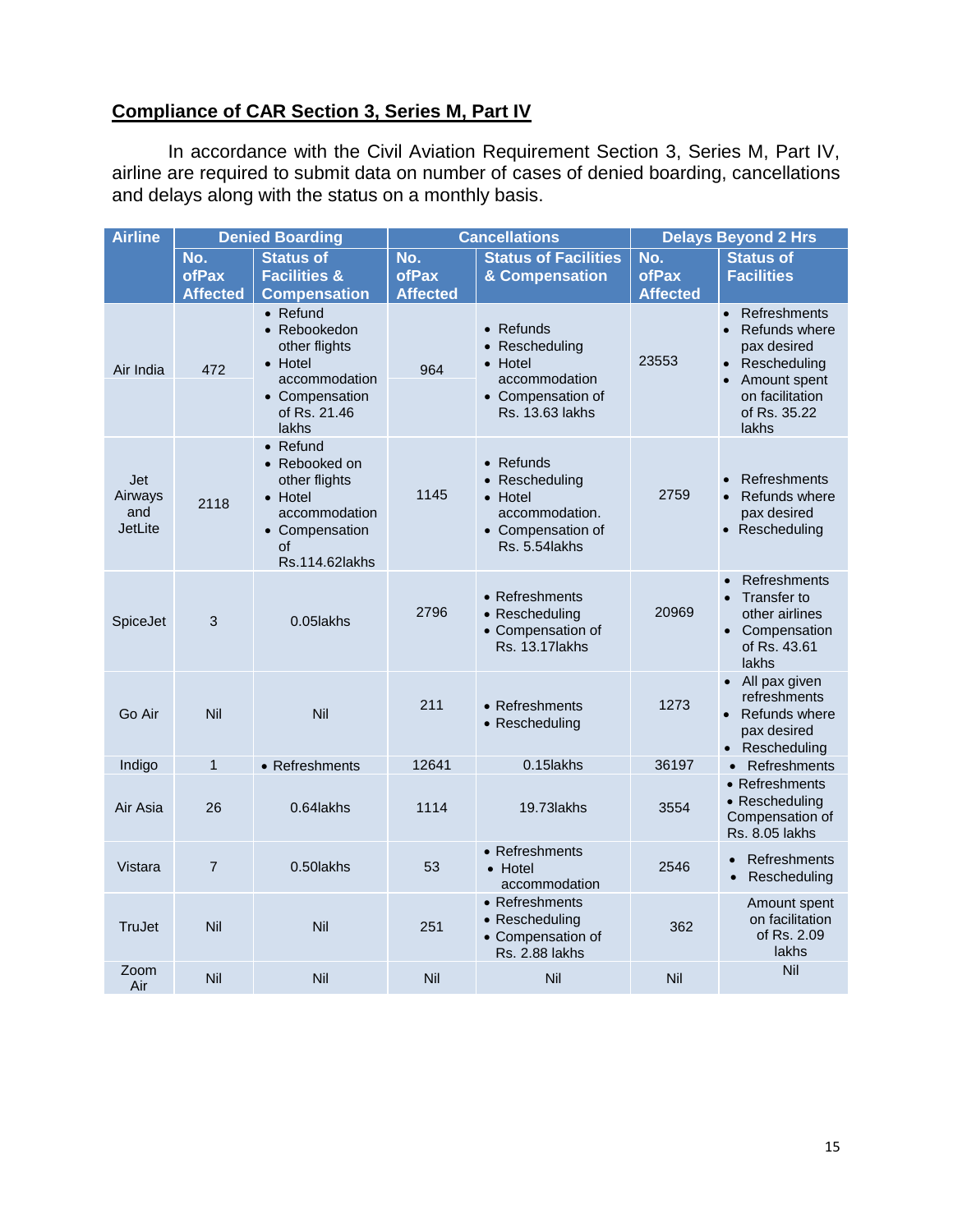## **SUMMARY**

|                               | <b>Denied Boarding</b>                         |                               | <b>Cancellations</b>                              | <b>Delays</b>                 |                                                              |  |
|-------------------------------|------------------------------------------------|-------------------------------|---------------------------------------------------|-------------------------------|--------------------------------------------------------------|--|
| No. of Pax<br><b>Affected</b> | <b>Facilities &amp;</b><br><b>Compensation</b> | No. of Pax<br><b>Affected</b> | <b>Facilities &amp;</b><br><b>Compensation</b>    | No. of Pax<br><b>Affected</b> | <b>Facilities</b>                                            |  |
| 2627                          | Rs. 137.27<br>lakhs<br>compensation            | 19175                         | Rs. 55.11 lakhs<br>compensation<br>and facilities | 91213                         | Rs. 88.97<br>lakhs towards<br>compensation<br>and facilities |  |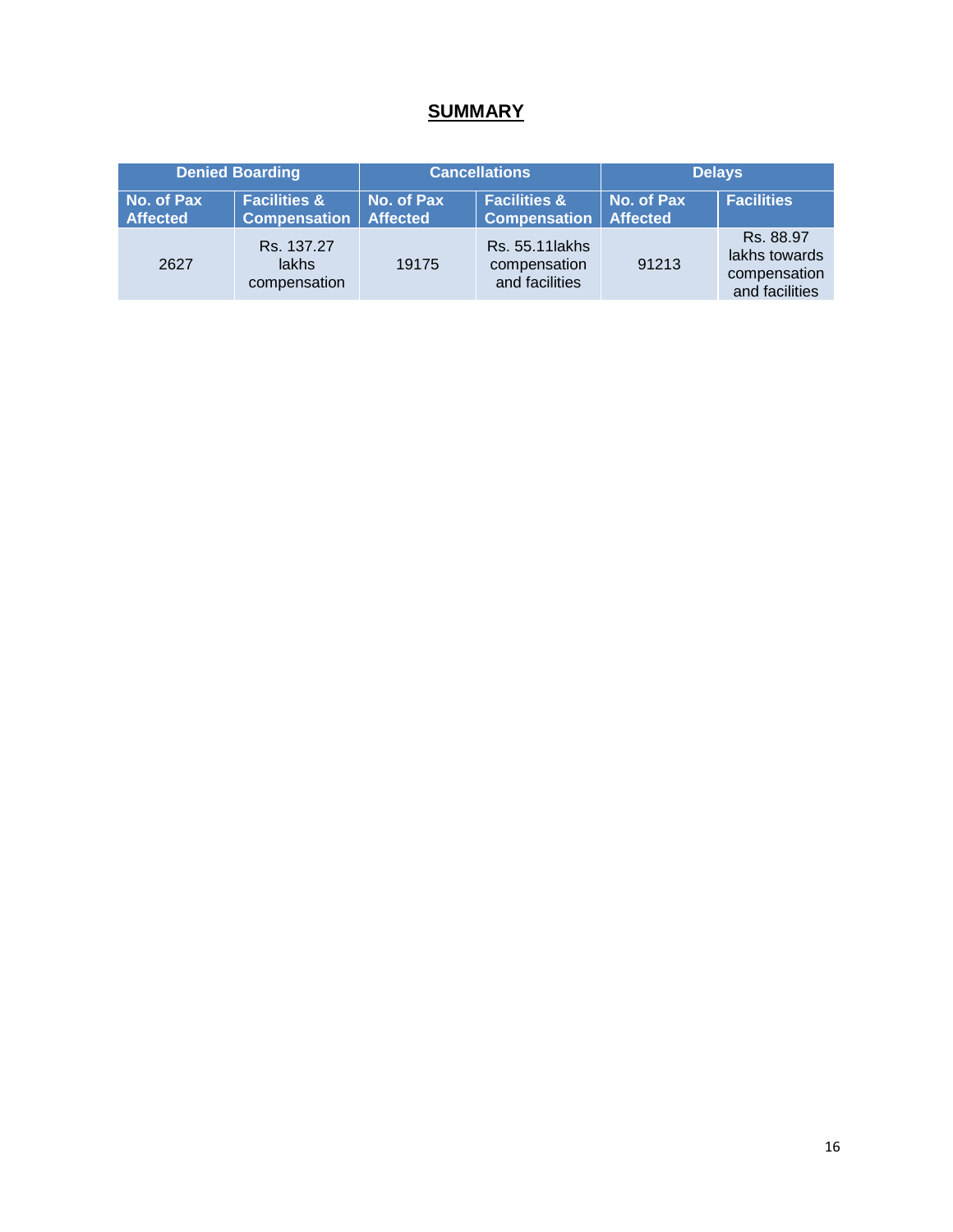|                         | <b>Air India</b> | <b>Private</b>  | <b>Total</b>    | <b>Percentage Share</b>           |                  |  |  |
|-------------------------|------------------|-----------------|-----------------|-----------------------------------|------------------|--|--|
| <b>Month &amp; Year</b> | (Domestic)       | <b>Carriers</b> | <b>Domestic</b> | <b>Private</b><br><b>Carriers</b> | <b>Air India</b> |  |  |
| Jan                     | 13.50            | 82.29           | 95.79           | 85.9                              | 14.1             |  |  |
| Feb                     | 11.71            | 74.83           | 86.55           | 86.5                              | 13.5             |  |  |
| Mar                     | 11.80            | 78.66           | 90.46           | 87.0                              | 13.0             |  |  |
| <b>Ist Quarter</b>      | 37.01            | 235.79          | 272.79          | 86.4                              | 13.6             |  |  |
| Apr                     | 11.80            | 79.54           | 91.34           | 87.1                              | 12.9             |  |  |
| May                     | 13.23            | 88.51           | 101.74          | 87.0                              | 13.0             |  |  |
| Jun                     |                  |                 |                 |                                   |                  |  |  |
| <b>IInd Quarter</b>     | 25.03            | 168.05          | 193.08          | 87.0                              | 13.0             |  |  |
| Jul                     |                  |                 |                 |                                   |                  |  |  |
| Aug                     |                  |                 |                 |                                   |                  |  |  |
| Sep                     |                  |                 |                 |                                   |                  |  |  |
| <b>Illrd Quarter</b>    |                  |                 |                 |                                   |                  |  |  |
| Oct                     |                  |                 |                 |                                   |                  |  |  |
| Nov                     |                  |                 |                 |                                   |                  |  |  |
| Dec                     |                  |                 |                 |                                   |                  |  |  |
| <b>IVth Quarter</b>     |                  |                 |                 |                                   |                  |  |  |
| <b>Total</b>            | 62.04            | 403.83          | 465.87          | 86.7                              | 13.3             |  |  |

#### **TOTAL DOMESTIC PASSENGERS CARRIED BY SCHEDULED DOMESTIC AIRLINES (IN LAKHS) - YEAR 2017**

|                       | Air India  | <b>Private</b>  | <b>Total</b>    | <b>Percentage Share</b>           |                  |  |  |
|-----------------------|------------|-----------------|-----------------|-----------------------------------|------------------|--|--|
| Data of 2016          | (Domestic) | <b>Carriers</b> | <b>Domestic</b> | <b>Private</b><br><b>Carriers</b> | <b>Air India</b> |  |  |
| I <sup>st</sup> Qtr   | 35.38      | 194.65          | 230.03          | 84.6                              | 15.4             |  |  |
| II <sup>nd</sup> Qtr  | 25.47      | 140.54          | 166.01          | 84.7                              | 15.3             |  |  |
| Ill <sup>rd</sup> Qtr |            |                 |                 |                                   |                  |  |  |
| <b>IVthQtr</b>        |            |                 |                 |                                   |                  |  |  |
| <b>Total</b>          | 60.85      | 335.19          | 396.04          | 84.6                              | 15.4             |  |  |
| Growth $(\% )$ =      | $+1.96$    | $+20.48$        | $+17.63$        |                                   |                  |  |  |

#### **Table 1**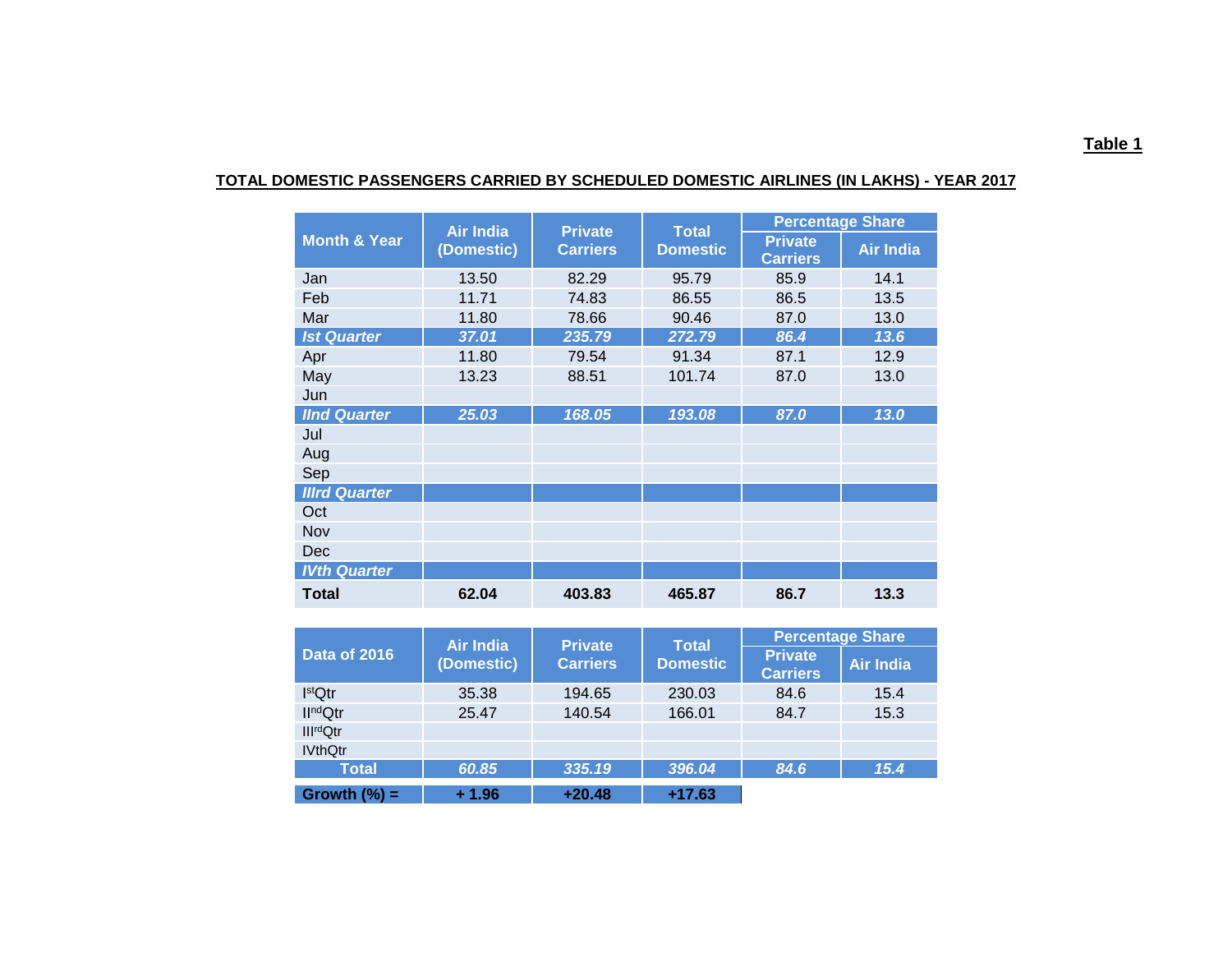#### **Table 2**

#### **MONTH-WISE SEAT FACTOR OF SCHEDULED OPERATORS IN 2017 (PASSENGER LOAD FACTOR IN PERCENTAGE)**

| <b>Month</b> | <b>Air India</b><br>(Dom) | <b>Jet</b><br><b>Airways</b> | <b>JetLite</b> | <b>Spice</b><br><b>Jet</b> | <b>Go Air</b> | <b>IndiGo</b> | <b>Air</b><br><b>Costa</b> | <b>Air</b><br><b>Asia</b> | Vistara | <b>Trujet</b> | <b>Air</b><br><b>Carnival</b> | <b>Zoom</b><br>Air |
|--------------|---------------------------|------------------------------|----------------|----------------------------|---------------|---------------|----------------------------|---------------------------|---------|---------------|-------------------------------|--------------------|
| Jan          | 81.4                      | 86.8                         | 85.4           | 93.6                       | 90.8          | 90.0          | 81.1                       | 87.4                      | 85.1    | 74.8          | 56.6                          |                    |
| Feb          | 79.8                      | 86.8                         | 84.9           | 93.7                       | 90.9          | 87.7          | 84.9                       | 88.1                      | 85.0    | 77.0          | 73.6                          | 59.0               |
| Mar          | 74.6                      | 79.8                         | 79.2           | 91.4                       | 84.8          | 81.6          | $\sim$                     | 87.8                      | 82.2    | 76.0          | 64.8                          | 74.6               |
| Apr          | 78.7                      | 82.8                         | 83.3           | 93.4                       | 84.7          | 86.9          | $\blacksquare$             | 90.1                      | 83.6    | 74.6          | 66.7                          | 80.2               |
| May          | 80.9                      | 85.3                         | 84.3           | 94.3                       | 93.0          | 91.1          | $\blacksquare$             | 89.4                      | 86.8    | 80.3          | $\blacksquare$                | 80.1               |
| Jun          |                           |                              |                |                            |               |               |                            |                           |         |               |                               |                    |
| Jul          |                           |                              |                |                            |               |               |                            |                           |         |               |                               |                    |
| Aug          |                           |                              |                |                            |               |               |                            |                           |         |               |                               |                    |
| Sep          |                           |                              |                |                            |               |               |                            |                           |         |               |                               |                    |
| Oct          |                           |                              |                |                            |               |               |                            |                           |         |               |                               |                    |
| Nov          |                           |                              |                |                            |               |               |                            |                           |         |               |                               |                    |
| <b>Dec</b>   |                           |                              |                |                            |               |               |                            |                           |         |               |                               |                    |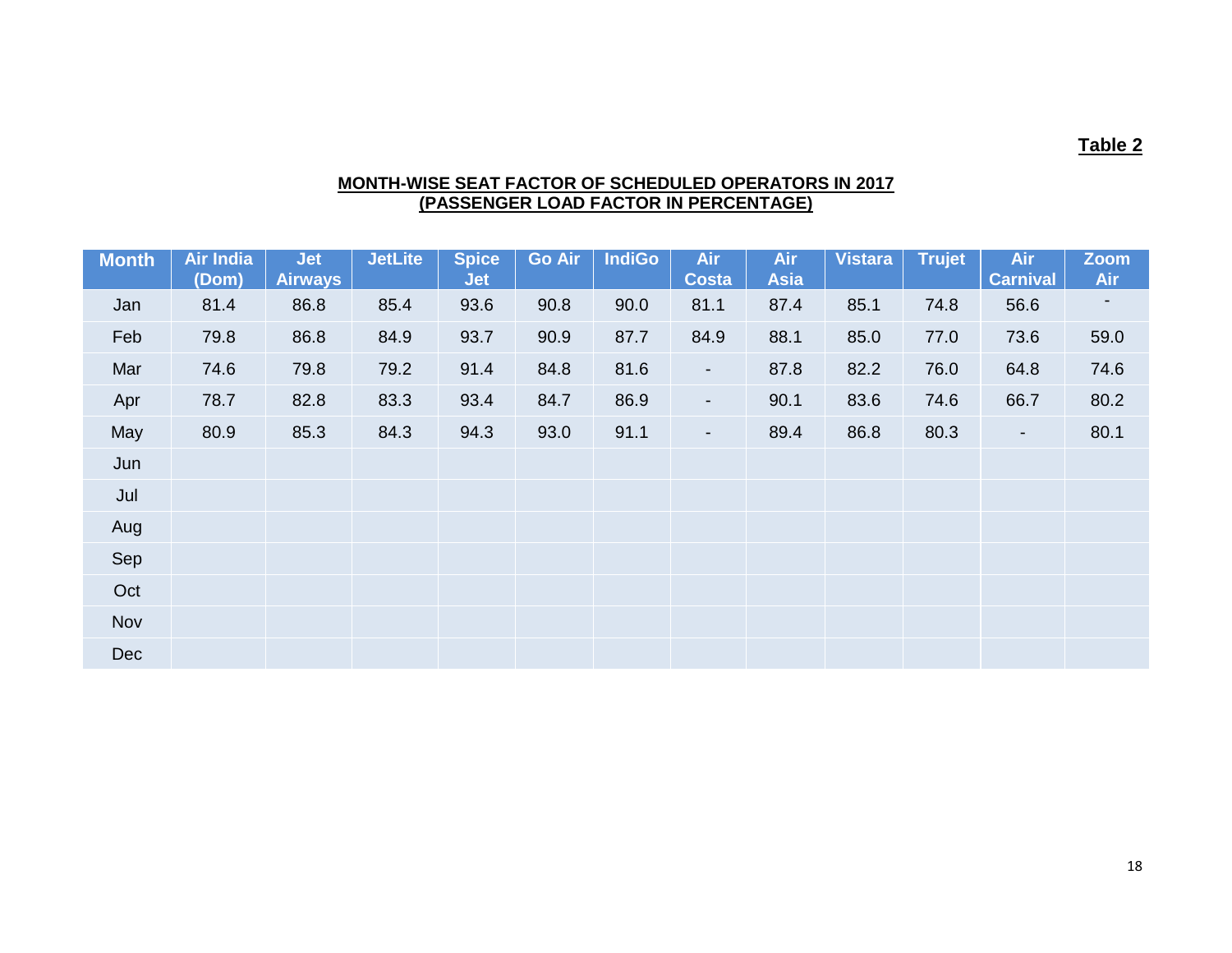## **Table 3**

## **MARKET SHARE OF SCHEDULES DOMESTIC AIRLINES (YEAR 2017)**

|                         |                     |                  |                             |                 |                  |               |        | Passengers Carried (in Lakhs)/Market Share (%) |                 |                |                          |               |                          |
|-------------------------|---------------------|------------------|-----------------------------|-----------------|------------------|---------------|--------|------------------------------------------------|-----------------|----------------|--------------------------|---------------|--------------------------|
| <b>Month &amp; Year</b> |                     | <b>Air India</b> | <b>Private Air Carriers</b> |                 |                  |               |        |                                                |                 |                |                          |               |                          |
|                         |                     |                  | <b>Jet Airways</b>          | <b>Jet Lite</b> | <b>Spice Jet</b> | <b>Go Air</b> | Indigo | <b>Air Costa</b>                               | <b>Air Asia</b> | <b>Vistara</b> | <b>Zoom Air</b>          | <b>Trujet</b> | <b>Air Carnival</b>      |
| Jan                     | Pax Carried         | 13.50            | 14.84                       | 2.40            | 12.29            | 7.88          | 38.09  | 0.44                                           | 2.86            | 3.03           | $\overline{\phantom{a}}$ | 0.33          | 0.11                     |
|                         | <b>Market Share</b> | 14.1             | 15.5                        | 2.5             | 12.8             | 8.2           | 39.8   | 0.5                                            | 3.0             | $3.2$          | $\sim$                   | 0.3           | 0.1                      |
| Feb                     | Pax Carried         | 11.71            | 13.67                       | 2.15            | 11.32            | 7.49          | 34.19  | 0.40                                           | 2.38            | 2.70           | 0.01                     | 0.39          | 0.14                     |
|                         | <b>Market Share</b> | 13.5             | 15.8                        | 2.5             | 13.1             | 8.7           | 39.5   | 0.5                                            | 2.8             | 3.1            | 0.0                      | 0.4           | 0.2                      |
| Mar                     | Pax Carried         | 11.80            | 13.97                       | 2.30            | 11.93            | 8.02          | 36.11  | $\sim$                                         | 2.83            | 2.92           | 0.02                     | 0.41          | 0.13                     |
|                         | <b>Market Share</b> | 13.0             | 15.4                        | 2.5             | 13.2             | 8.9           | 39.9   | $\sim$                                         | 3.1             | 3.2            | 0.0                      | $0.5\,$       | $0.1\,$                  |
| <b>IstQtr</b>           | <b>Pax Carried</b>  | 37.01            | 42.49                       | 6.85            | 35.54            | 23.40         | 108.39 | 0.84                                           | 8.07            | 8.65           | 0.04                     | 1.13          | 0.38                     |
|                         | <b>Market Share</b> | 13.6             | 15.6                        | 2.5             | 13.0             | 8.6           | 39.7   | 0.3                                            | 3.0             | 3.2            | 0.0                      | 0.4           | 0.1                      |
|                         | Pax Carried         | 11.80            | 13.90                       | 2.22            | 11.77            | 7.40          | 37.79  | $\sim$                                         | 2.98            | 2.97           | 0.03                     | 0.48          | 0.01                     |
| Apr                     | <b>Market Share</b> | 12.9             | 15.2                        | 2.4             | 12.9             | 8.1           | 41.4   | $\blacksquare$                                 | 3.3             | $3.2$          | 0.0                      | $0.5\,$       | $0.0\,$                  |
| May                     | Pax Carried         | 13.23            | 15.51                       | 2.46            | 12.79            | 8.64          | 41.91  | $\blacksquare$                                 | 3.32            | 3.34           | 0.03                     | 0.51          | $\overline{\phantom{a}}$ |
|                         | <b>Market Share</b> | 13.0             | 15.2                        | 2.4             | 12.6             | 8.5           | 41.2   | $\sim$                                         | 3.3             | 3.3            | 0.0                      | $0.5\,$       | $\overline{\phantom{a}}$ |
| Jun                     | Pax Carried         |                  |                             |                 |                  |               |        |                                                |                 |                |                          |               |                          |
|                         | <b>Market Share</b> |                  |                             |                 |                  |               |        |                                                |                 |                |                          |               |                          |
| <b>IIndQtr</b>          | <b>Pax Carried</b>  | 25.03            | 29.42                       | 4.69            | 24.55            | 16.03         | 79.70  | 0.00                                           | 6.30            | 6.31           | 0.05                     | 0.99          | 0.01                     |
|                         | <b>Market Share</b> | 13.0             | 15.2                        | 2.4             | 12.7             | 8.3           | 41.3   | 0.0                                            | 3.3             | 3.3            | 0.0                      | 0.5           | 0.0                      |
| Jul                     | Pax Carried         |                  |                             |                 |                  |               |        |                                                |                 |                |                          |               |                          |
|                         | <b>Market Share</b> |                  |                             |                 |                  |               |        |                                                |                 |                |                          |               |                          |
| Aug                     | Pax Carried         |                  |                             |                 |                  |               |        |                                                |                 |                |                          |               |                          |
|                         | Market Share        |                  |                             |                 |                  |               |        |                                                |                 |                |                          |               |                          |
| Sep                     | Pax Carried         |                  |                             |                 |                  |               |        |                                                |                 |                |                          |               |                          |
|                         | <b>Market Share</b> |                  |                             |                 |                  |               |        |                                                |                 |                |                          |               |                          |
| <b>IllrdQtr</b>         | <b>Pax Carried</b>  |                  |                             |                 |                  |               |        |                                                |                 |                |                          |               |                          |
|                         | <b>Market Share</b> |                  |                             |                 |                  |               |        |                                                |                 |                |                          |               |                          |
|                         | Pax Carried         |                  |                             |                 |                  |               |        |                                                |                 |                |                          |               |                          |
| Oct                     | <b>Market Share</b> |                  |                             |                 |                  |               |        |                                                |                 |                |                          |               |                          |
|                         | Pax Carried         |                  |                             |                 |                  |               |        |                                                |                 |                |                          |               |                          |
| Nov                     | Market Share        |                  |                             |                 |                  |               |        |                                                |                 |                |                          |               |                          |
|                         | Pax Carried         |                  |                             |                 |                  |               |        |                                                |                 |                |                          |               |                          |
| Dec                     | <b>Market Share</b> |                  |                             |                 |                  |               |        |                                                |                 |                |                          |               |                          |
| <b>IVthQtr</b>          | <b>Pax Carried</b>  |                  |                             |                 |                  |               |        |                                                |                 |                |                          |               |                          |
|                         | <b>Market Share</b> |                  |                             |                 |                  |               |        |                                                |                 |                |                          |               |                          |
| <b>TOTAL</b>            | <b>Pax Carried</b>  | 62.04            | 71.91                       | 11.53           | 60.10            | 39.43         | 188.09 | 0.84                                           | 14.38           | 14.96          | 0.09                     | 2.12          | 0.39                     |
|                         | <b>Market Share</b> | 13.3             | 15.4                        | 2.5             | 12.9             | 8.5           | 40.4   | 0.2                                            | 3.1             | 3.2            | 0.0                      | 0.5           | $\pmb{0.1}$              |